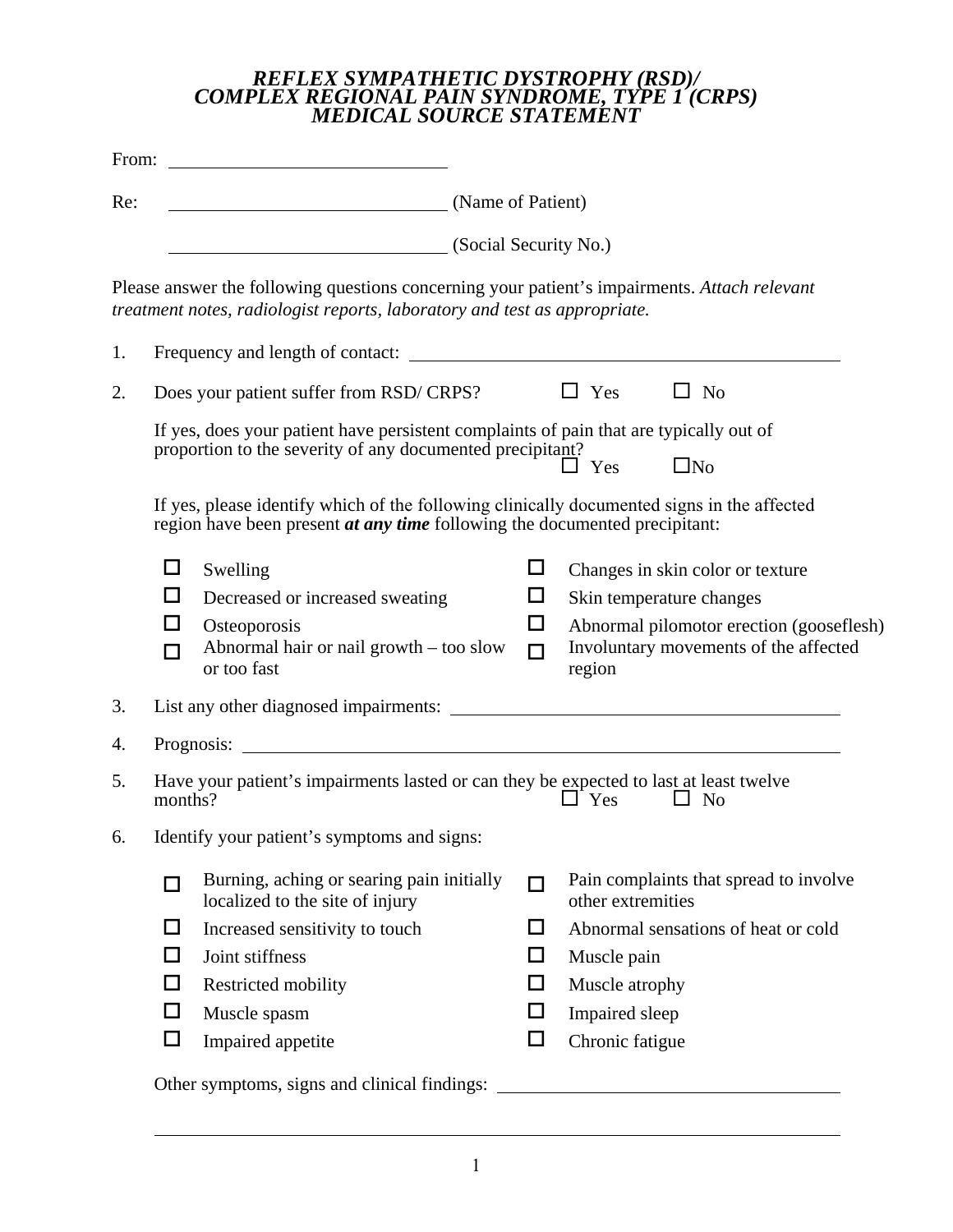- 7. Identify any associated psychological problems/ limitations:
	- $\Box$  Cognitive limitations  $\Box$  Personality change
	- $\Box$  Impaired attention and concentration  $\Box$  Depression
	- $\Box$  Impaired short term memory  $\Box$  Social withdrawal
	- $\Box$  Reduced ability to attend to tasks  $\Box$  Anxiety
	- $\Box$  Reduced ability to persist in tasks  $\Box$  List others in margin:
- 
- 8. Identify *side effects* of any medications that may have implications for working:

 $\Box$  Drowsiness/sedation  $\Box$  Other:

- 9. As a result of your patient's impairments, estimate your patient's functional limitations if your patient were placed in a *competitive work situation.* 
	- a. How many city blocks can your patient walk without rest or severe pain?
	- b. Please circle the hours and/or minutes that your patient can sit *at one time,* e.g., before needing to get up, *etc*.

| Sit: | 0 5 10 15 20 30 45 | 1 2 More than 2 |  |
|------|--------------------|-----------------|--|
|      | <b>Minutes</b>     | <b>Hours</b>    |  |

c. Please circle the hours and/or minutes that your patient can stand *at one time*, e.g., before needing to sit down, walk around, *etc*.

| <b>Stand:</b> | 0 5 10 15 20 30 45 | 1 2 More than 2 |
|---------------|--------------------|-----------------|
|               | <b>Minutes</b>     | <b>Hours</b>    |

d. Please indicate how long your patient can sit and stand/walk *total in an 8-hour working day* (with normal breaks):

| Sit. | <b>Stand/walk</b> |                   |
|------|-------------------|-------------------|
| П    | П                 | less than 2 hours |
| П    | П                 | about 2 hours     |
| П    | П                 | about 4 hours     |
| П    | П                 | at least 6 hours  |

- e. Does your patient need a job that permits shifting positions at will from sitting, standing or walking?  $\Box$  Yes  $\Box$  No or walking?
- f. Does your patient need to include periods of walking around during an 8-hour working<br> $\Box$  Yes  $\Box$  No day?  $\Box$  Yes  $\Box$  No

|                          | If yes, how <i>often</i> must your patient walk? How <i>long</i> must your patient walk each time? |  |  |  |  |  |  |  |
|--------------------------|----------------------------------------------------------------------------------------------------|--|--|--|--|--|--|--|
| 1 5 10 15 20 30 45 60 90 | 1 2 3 4 5 6 7 8 9 10 11 12 13 14 15                                                                |  |  |  |  |  |  |  |
| <b>Minutes</b>           | <b>Minutes</b>                                                                                     |  |  |  |  |  |  |  |

- g. Will your patient sometimes need to take unscheduled breaks during a working day?  $\Box$  Yes  $\Box$  No
	- If yes, 1) how *often* do you think this will happen?
		- 2) how *long* (on average) will your patient
			- have to rest before returning to work?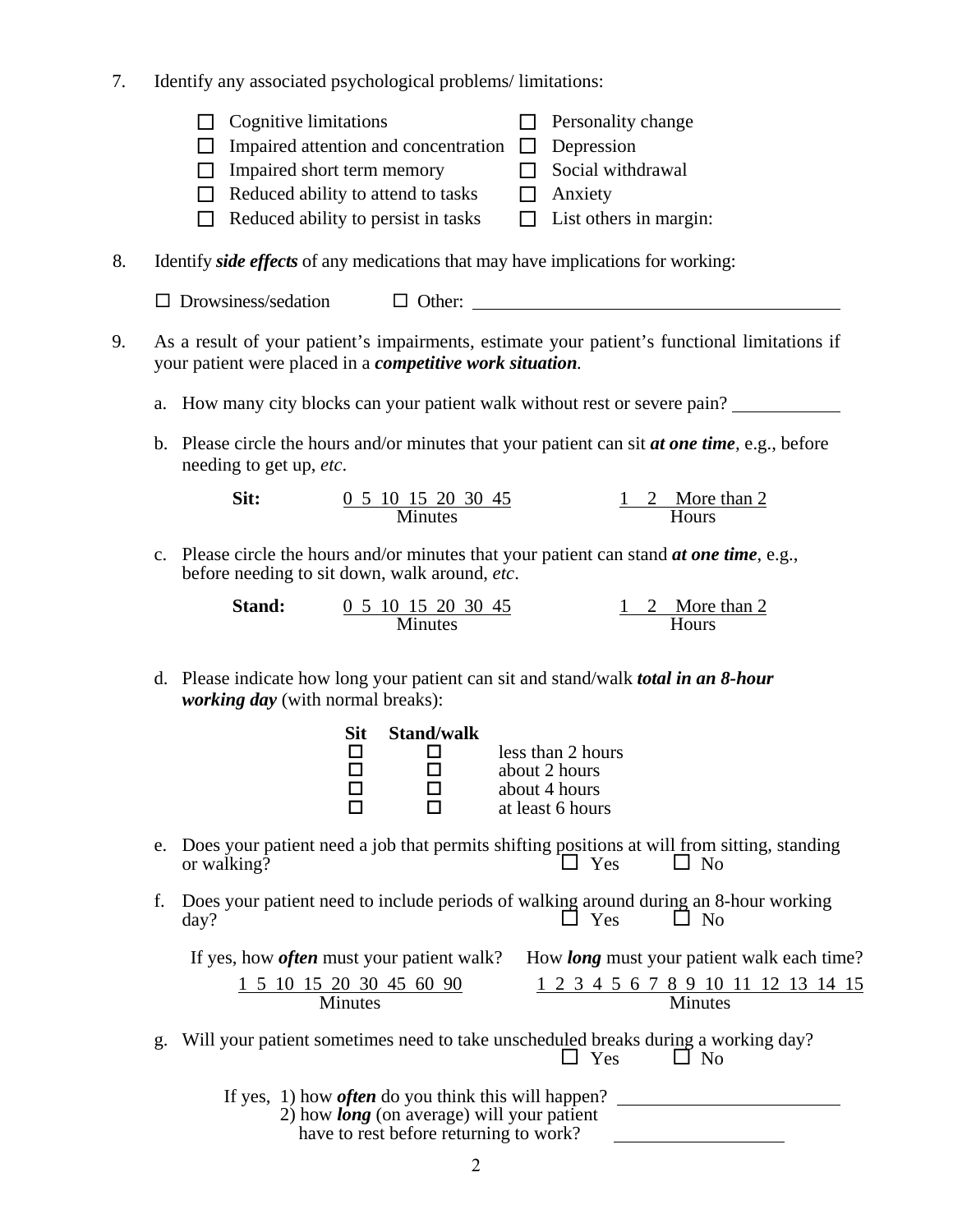3) what symptoms cause a need for breaks?

| Muscle weakness<br>$\Box$ Pain/ paresthesias, numbress<br>□<br>Adverse effects of medication<br>Chronic fatigue<br>□<br>$\Box$<br>Other:<br>◻<br>With prolonged sitting, should your patient's leg(s) be elevated? $\Box$ Yes<br>$\Box$ No<br>h.<br>If yes, $1)$<br>how <i>high</i> should the leg(s) be elevated?<br>if your patient had a sedentary job, what<br>2)<br><i>percentage of time during an 8-hour</i><br>working day should the $leg(s)$ be elevated?<br>3)<br>what symptoms cause a need to elevate the $leg(s)$ ?<br>i.<br>While engaging in occasional standing/walking, must your patient use a cane or other<br>hand-held assistive device?<br>$\Box$ Yes<br>$\Box$ No<br>For this and other questions on this form, "rarely" means 1% to 5% of an 8-hour working day; "occasionally"<br>means 6% to 33% of an 8-hour working day; "frequently" means 34% to 66% of an 8-hour working day.<br>j<br>How many pounds can your patient lift and carry in a competitive work situation?<br><b>Never</b><br><b>Occasionally Frequently</b><br><b>Rarely</b><br>Less than 10 lbs.<br>10 lbs.<br>$\Box$<br>20 lbs.<br>50 lbs.<br>k. How often can your patient perform the following activities?<br><b>Never</b><br><b>Occasionally Frequently</b><br><b>Rarely</b><br>Twist<br>88<br>80<br>0<br>0<br>0<br>$\Box$<br>Stoop (bend)<br>Crouch/ squat<br>If your patient has significant limitations with reaching, handling or fingering:<br>1.<br>What symptoms cause limitations of use of the upper extremities?<br>Motor loss<br>Pain/ paresthesias<br>$\Box$<br>Sensory loss/numbness<br>Ц<br>ப<br>Muscle weakness<br>Side effects of medication<br>Swelling<br>$\Box$<br>$\Box$<br>ப<br>Limitation of motion<br>□<br>□<br>can use hands/fingers/arms for the following activities:<br><b>HANDS:</b><br><b>FINGERS:</b><br><b>ARMS:</b><br><b>ARMS:</b> |                                                                                       |             |  |  |  |  |          |  |  |  |
|------------------------------------------------------------------------------------------------------------------------------------------------------------------------------------------------------------------------------------------------------------------------------------------------------------------------------------------------------------------------------------------------------------------------------------------------------------------------------------------------------------------------------------------------------------------------------------------------------------------------------------------------------------------------------------------------------------------------------------------------------------------------------------------------------------------------------------------------------------------------------------------------------------------------------------------------------------------------------------------------------------------------------------------------------------------------------------------------------------------------------------------------------------------------------------------------------------------------------------------------------------------------------------------------------------------------------------------------------------------------------------------------------------------------------------------------------------------------------------------------------------------------------------------------------------------------------------------------------------------------------------------------------------------------------------------------------------------------------------------------------------------------------------------------------------------------------------------------------------------------|---------------------------------------------------------------------------------------|-------------|--|--|--|--|----------|--|--|--|
|                                                                                                                                                                                                                                                                                                                                                                                                                                                                                                                                                                                                                                                                                                                                                                                                                                                                                                                                                                                                                                                                                                                                                                                                                                                                                                                                                                                                                                                                                                                                                                                                                                                                                                                                                                                                                                                                        |                                                                                       |             |  |  |  |  |          |  |  |  |
|                                                                                                                                                                                                                                                                                                                                                                                                                                                                                                                                                                                                                                                                                                                                                                                                                                                                                                                                                                                                                                                                                                                                                                                                                                                                                                                                                                                                                                                                                                                                                                                                                                                                                                                                                                                                                                                                        |                                                                                       |             |  |  |  |  |          |  |  |  |
|                                                                                                                                                                                                                                                                                                                                                                                                                                                                                                                                                                                                                                                                                                                                                                                                                                                                                                                                                                                                                                                                                                                                                                                                                                                                                                                                                                                                                                                                                                                                                                                                                                                                                                                                                                                                                                                                        |                                                                                       |             |  |  |  |  |          |  |  |  |
|                                                                                                                                                                                                                                                                                                                                                                                                                                                                                                                                                                                                                                                                                                                                                                                                                                                                                                                                                                                                                                                                                                                                                                                                                                                                                                                                                                                                                                                                                                                                                                                                                                                                                                                                                                                                                                                                        |                                                                                       |             |  |  |  |  |          |  |  |  |
|                                                                                                                                                                                                                                                                                                                                                                                                                                                                                                                                                                                                                                                                                                                                                                                                                                                                                                                                                                                                                                                                                                                                                                                                                                                                                                                                                                                                                                                                                                                                                                                                                                                                                                                                                                                                                                                                        |                                                                                       |             |  |  |  |  |          |  |  |  |
|                                                                                                                                                                                                                                                                                                                                                                                                                                                                                                                                                                                                                                                                                                                                                                                                                                                                                                                                                                                                                                                                                                                                                                                                                                                                                                                                                                                                                                                                                                                                                                                                                                                                                                                                                                                                                                                                        |                                                                                       |             |  |  |  |  |          |  |  |  |
|                                                                                                                                                                                                                                                                                                                                                                                                                                                                                                                                                                                                                                                                                                                                                                                                                                                                                                                                                                                                                                                                                                                                                                                                                                                                                                                                                                                                                                                                                                                                                                                                                                                                                                                                                                                                                                                                        |                                                                                       |             |  |  |  |  |          |  |  |  |
|                                                                                                                                                                                                                                                                                                                                                                                                                                                                                                                                                                                                                                                                                                                                                                                                                                                                                                                                                                                                                                                                                                                                                                                                                                                                                                                                                                                                                                                                                                                                                                                                                                                                                                                                                                                                                                                                        |                                                                                       |             |  |  |  |  |          |  |  |  |
|                                                                                                                                                                                                                                                                                                                                                                                                                                                                                                                                                                                                                                                                                                                                                                                                                                                                                                                                                                                                                                                                                                                                                                                                                                                                                                                                                                                                                                                                                                                                                                                                                                                                                                                                                                                                                                                                        |                                                                                       |             |  |  |  |  |          |  |  |  |
|                                                                                                                                                                                                                                                                                                                                                                                                                                                                                                                                                                                                                                                                                                                                                                                                                                                                                                                                                                                                                                                                                                                                                                                                                                                                                                                                                                                                                                                                                                                                                                                                                                                                                                                                                                                                                                                                        |                                                                                       |             |  |  |  |  |          |  |  |  |
|                                                                                                                                                                                                                                                                                                                                                                                                                                                                                                                                                                                                                                                                                                                                                                                                                                                                                                                                                                                                                                                                                                                                                                                                                                                                                                                                                                                                                                                                                                                                                                                                                                                                                                                                                                                                                                                                        |                                                                                       |             |  |  |  |  |          |  |  |  |
|                                                                                                                                                                                                                                                                                                                                                                                                                                                                                                                                                                                                                                                                                                                                                                                                                                                                                                                                                                                                                                                                                                                                                                                                                                                                                                                                                                                                                                                                                                                                                                                                                                                                                                                                                                                                                                                                        |                                                                                       |             |  |  |  |  |          |  |  |  |
|                                                                                                                                                                                                                                                                                                                                                                                                                                                                                                                                                                                                                                                                                                                                                                                                                                                                                                                                                                                                                                                                                                                                                                                                                                                                                                                                                                                                                                                                                                                                                                                                                                                                                                                                                                                                                                                                        |                                                                                       |             |  |  |  |  |          |  |  |  |
|                                                                                                                                                                                                                                                                                                                                                                                                                                                                                                                                                                                                                                                                                                                                                                                                                                                                                                                                                                                                                                                                                                                                                                                                                                                                                                                                                                                                                                                                                                                                                                                                                                                                                                                                                                                                                                                                        |                                                                                       |             |  |  |  |  |          |  |  |  |
|                                                                                                                                                                                                                                                                                                                                                                                                                                                                                                                                                                                                                                                                                                                                                                                                                                                                                                                                                                                                                                                                                                                                                                                                                                                                                                                                                                                                                                                                                                                                                                                                                                                                                                                                                                                                                                                                        | Please indicate the percentage of time during an 8-hour working day that your patient |             |  |  |  |  |          |  |  |  |
| Fine<br>Reaching<br><b>Twist Objects</b><br><b>Manipulations</b><br><b>In Front of Body</b><br><b>Overhead</b>                                                                                                                                                                                                                                                                                                                                                                                                                                                                                                                                                                                                                                                                                                                                                                                                                                                                                                                                                                                                                                                                                                                                                                                                                                                                                                                                                                                                                                                                                                                                                                                                                                                                                                                                                         |                                                                                       | Grasp, Turn |  |  |  |  | Reaching |  |  |  |

Left:

**Right:**  $\frac{6}{9}$  %  $\frac{6}{9}$  % % %

Left:  $\frac{9}{6}$  %  $\frac{9}{6}$  %  $\frac{9}{6}$  %